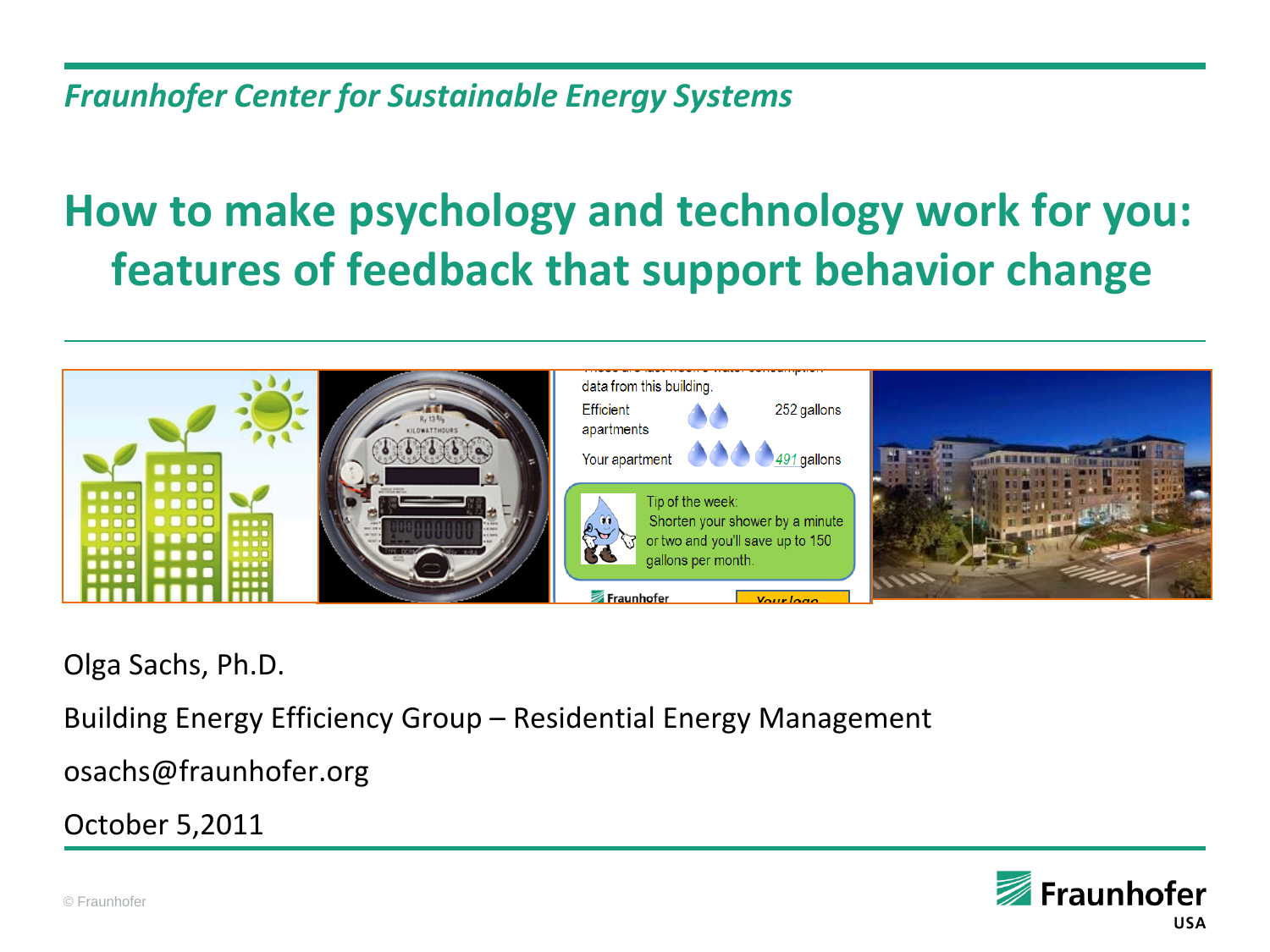## **The Fraunhofer-Gesellschaft**



- Europe's largest non-profit contract research organization
- 18,000+ employees
- $\blacktriangleright$  50 research institutes at 40 locations in Germany
- Annual research budget of about US\$ 2.3 billion
- 85% of the budget are research contracts for industry, or competitive government grants

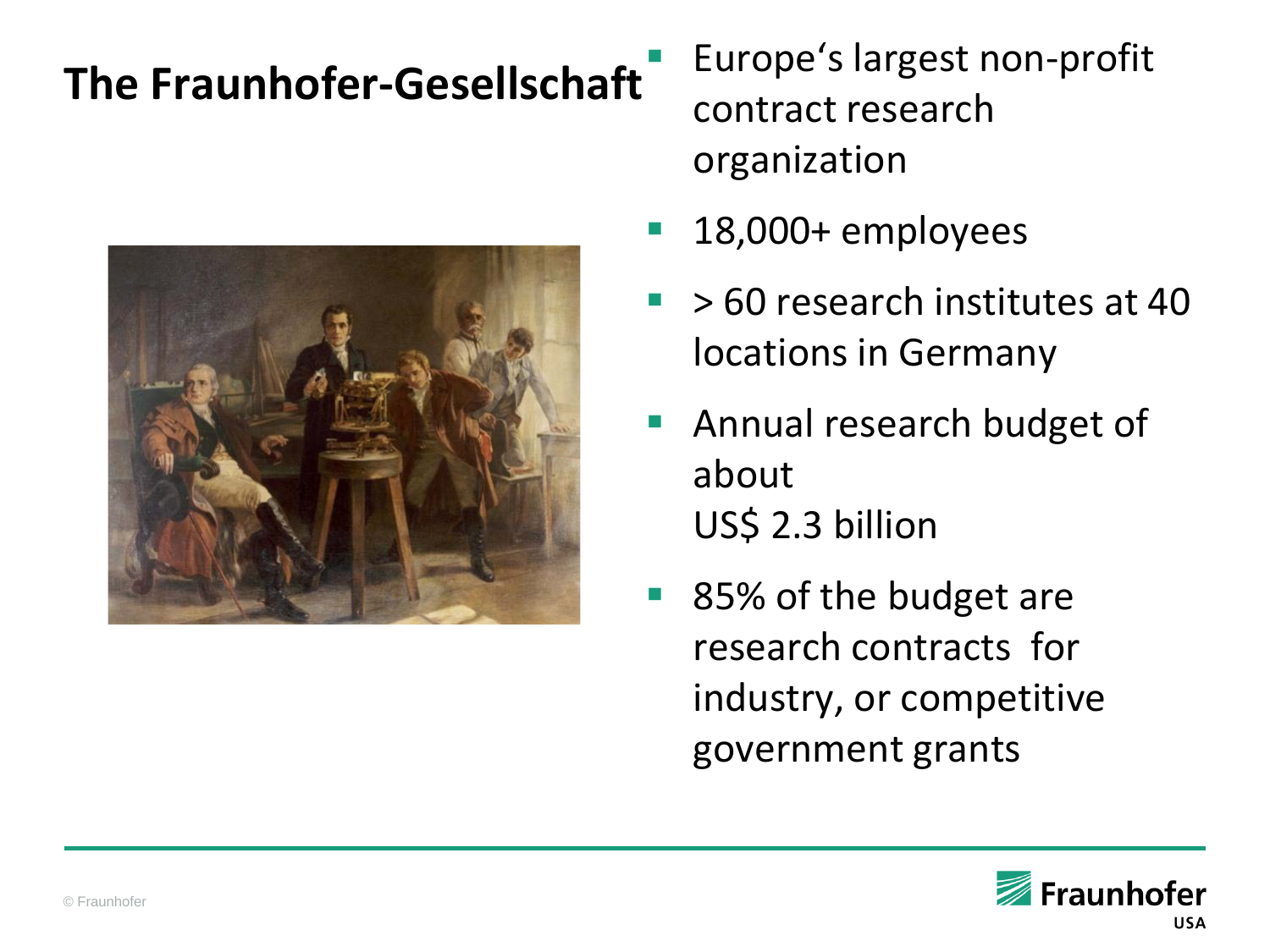#### **The Fraunhofer Center for Sustainable Energy Systems (CSE)**

7th Center of Fraunhofer USA Founded in April 2008

~40 employees

Startup funded by:

- Fraunhofer Gesellschaft
- Fraunhofer ISE
- Commonwealth of Massachusetts
- National Grid
- Anonymous private donors



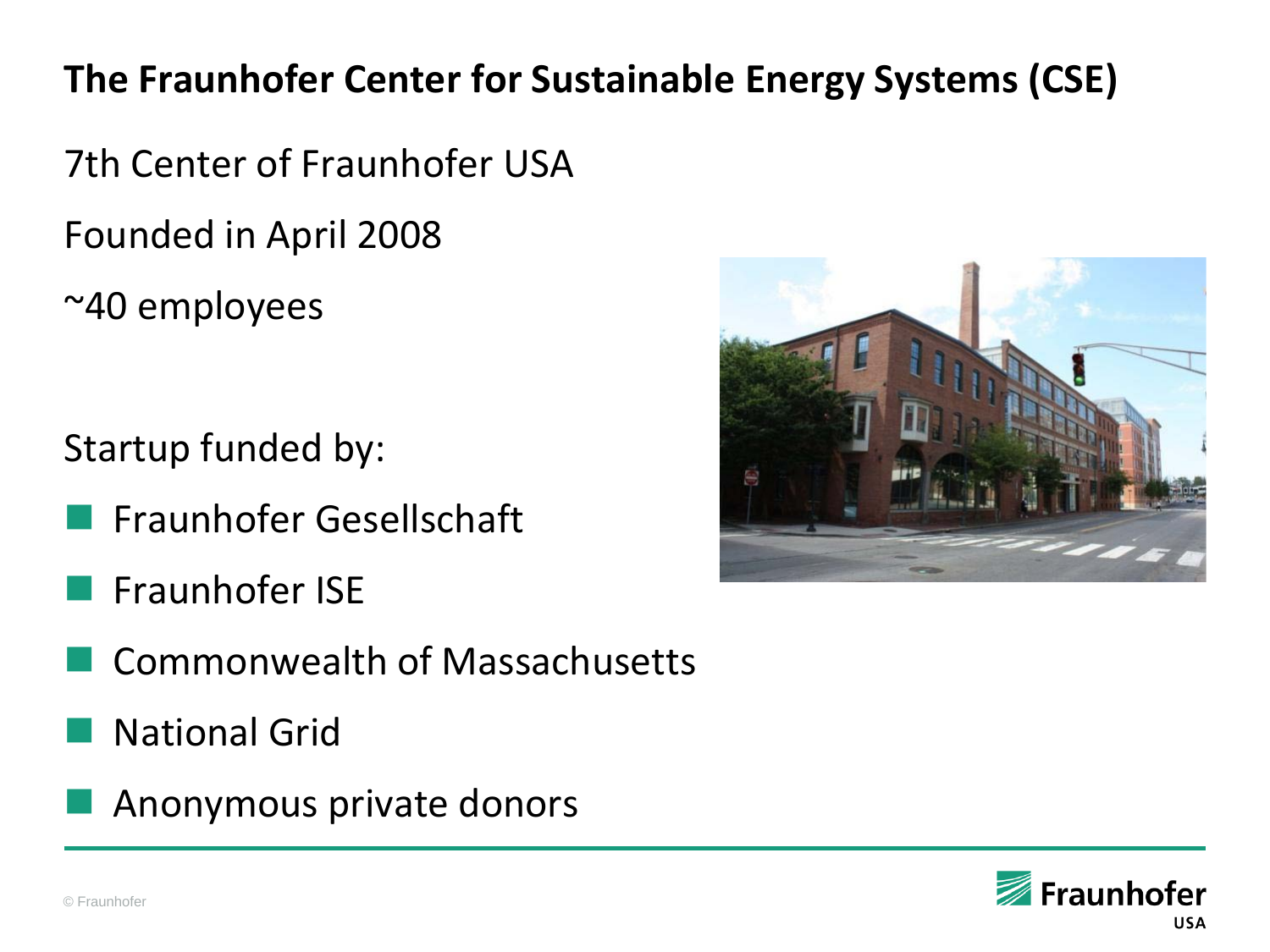#### **The Fraunhofer CSE Building Energy Efficiency Group: Mission Statement**

We perform applied research and development to accelerate the *development*, *commercialization*, and *deployment* of the next generation of energysaving building technologies and practices.

- Decrease primary energy consumption and  $CO<sub>2</sub>$  emissions
- Enhance Durability
- Create a Productive and Healthy Indoor Environment

*Key: An integrated, systems approach!*







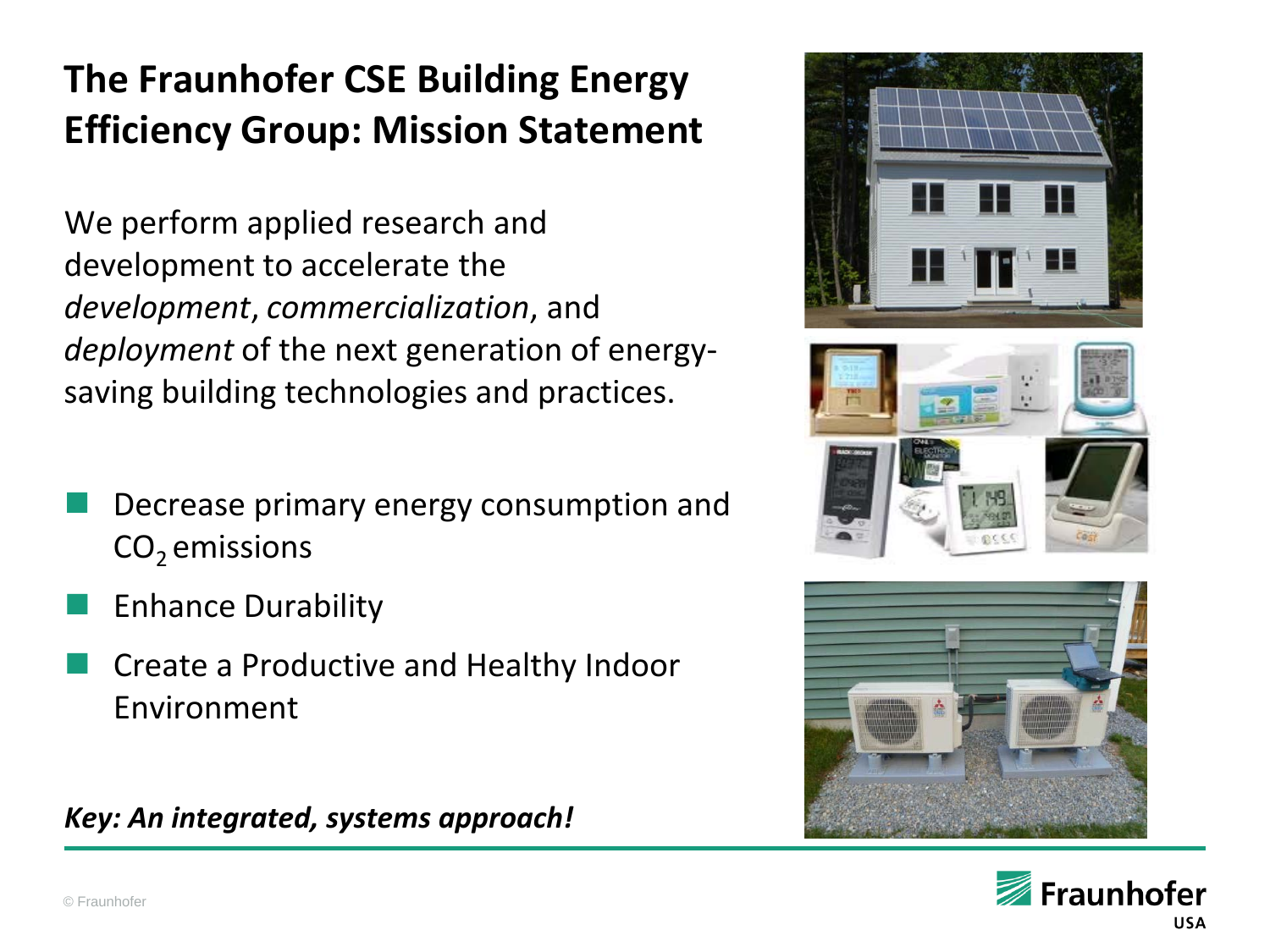#### **How can we increase feedback value?**

Find the right intervention for the right audience

- Tailor feedback features to the stage of behavioral change process
- Maximize the opportunities offered by feedback platforms:
	- Web Dashboards
	- Home Energy Displays
	- Smartphone apps

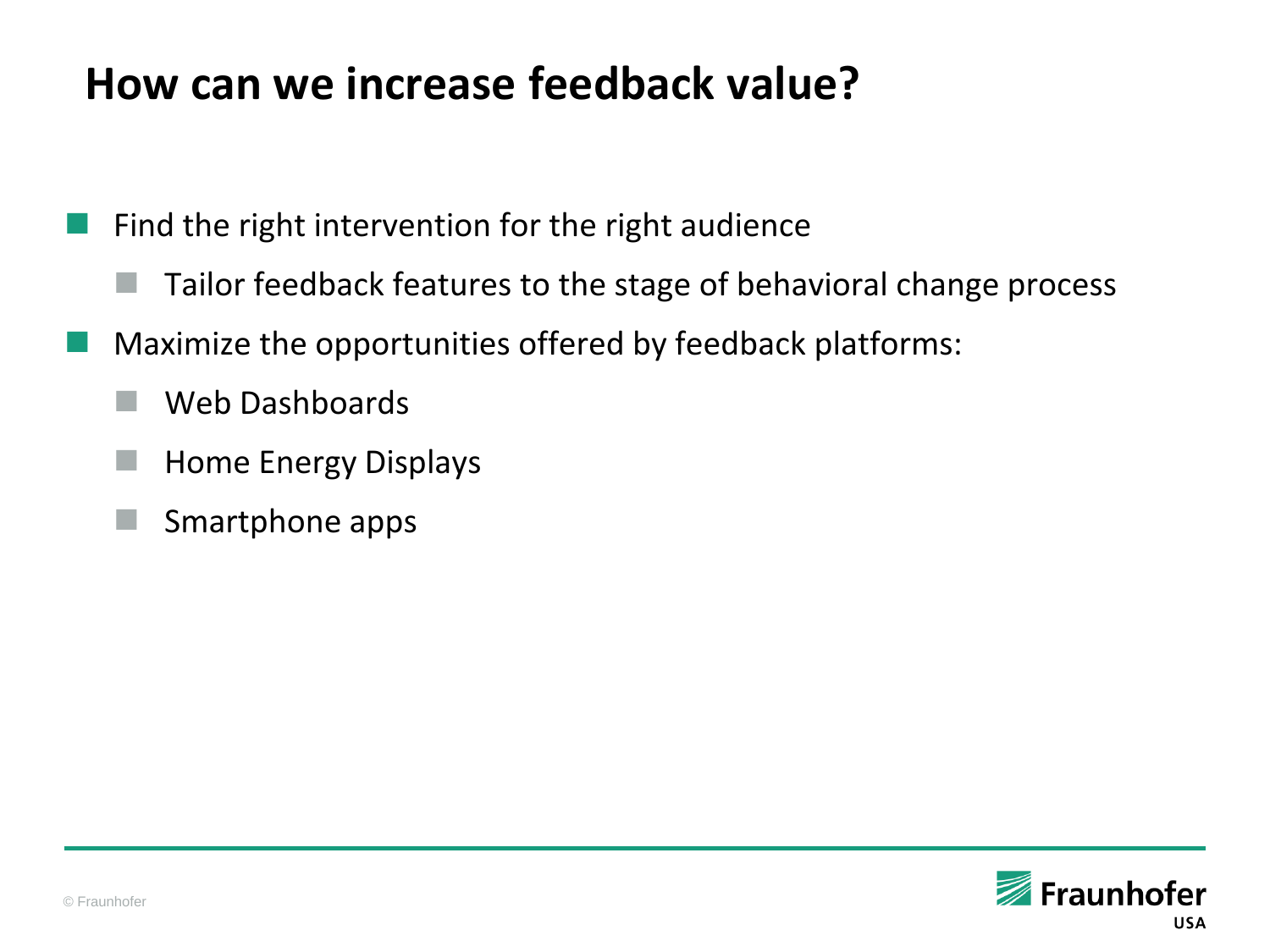### **Feedback and Behavior Change**

- Feedback is only as good as its influence on behavior and resulting behavior change
- Behavior change is difficult, but it has been done:

# *Smoking cessation*



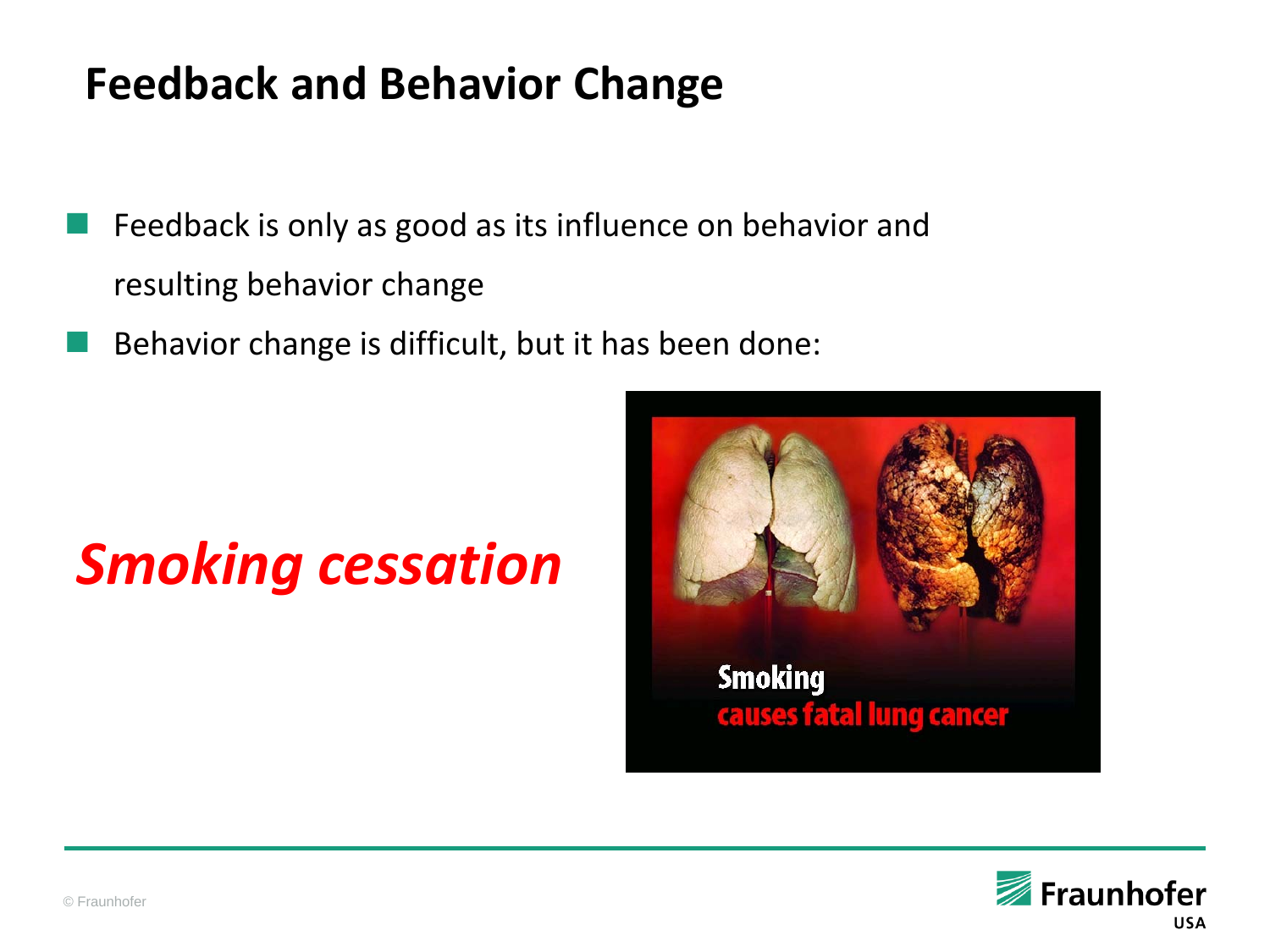### **Feedback and Behavior Change**

- Feedback is only as good as its influence on behavior and resulting behavior change
- Behavior change is difficult, but it has been done:

# *Cancer prevention*



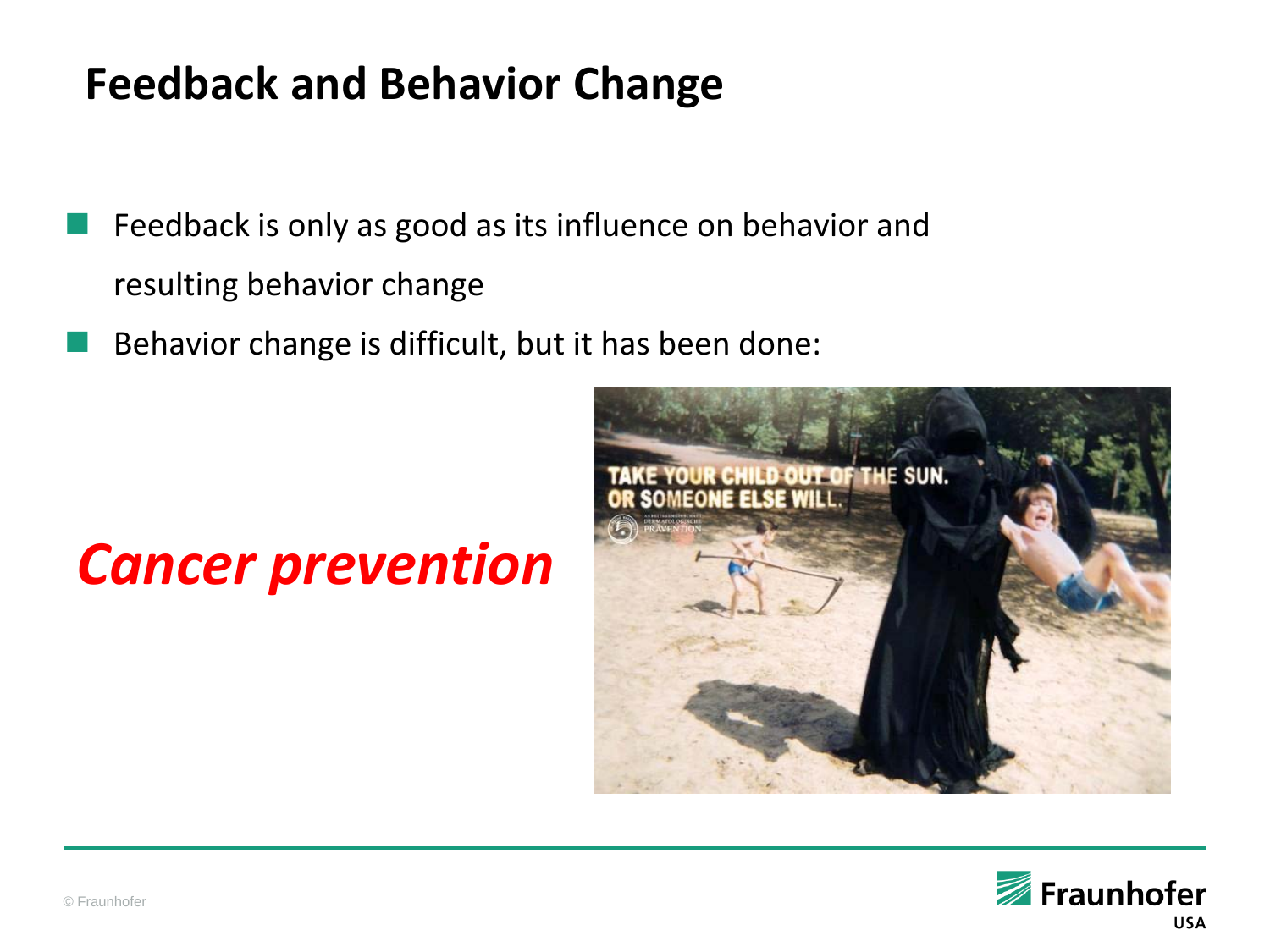### **Feedback and Behavior Change**

- Feedback is only as good as its influence on behavior and resulting behavior change
- Behavior change is difficult, but it has been done:

# *Health promotion*



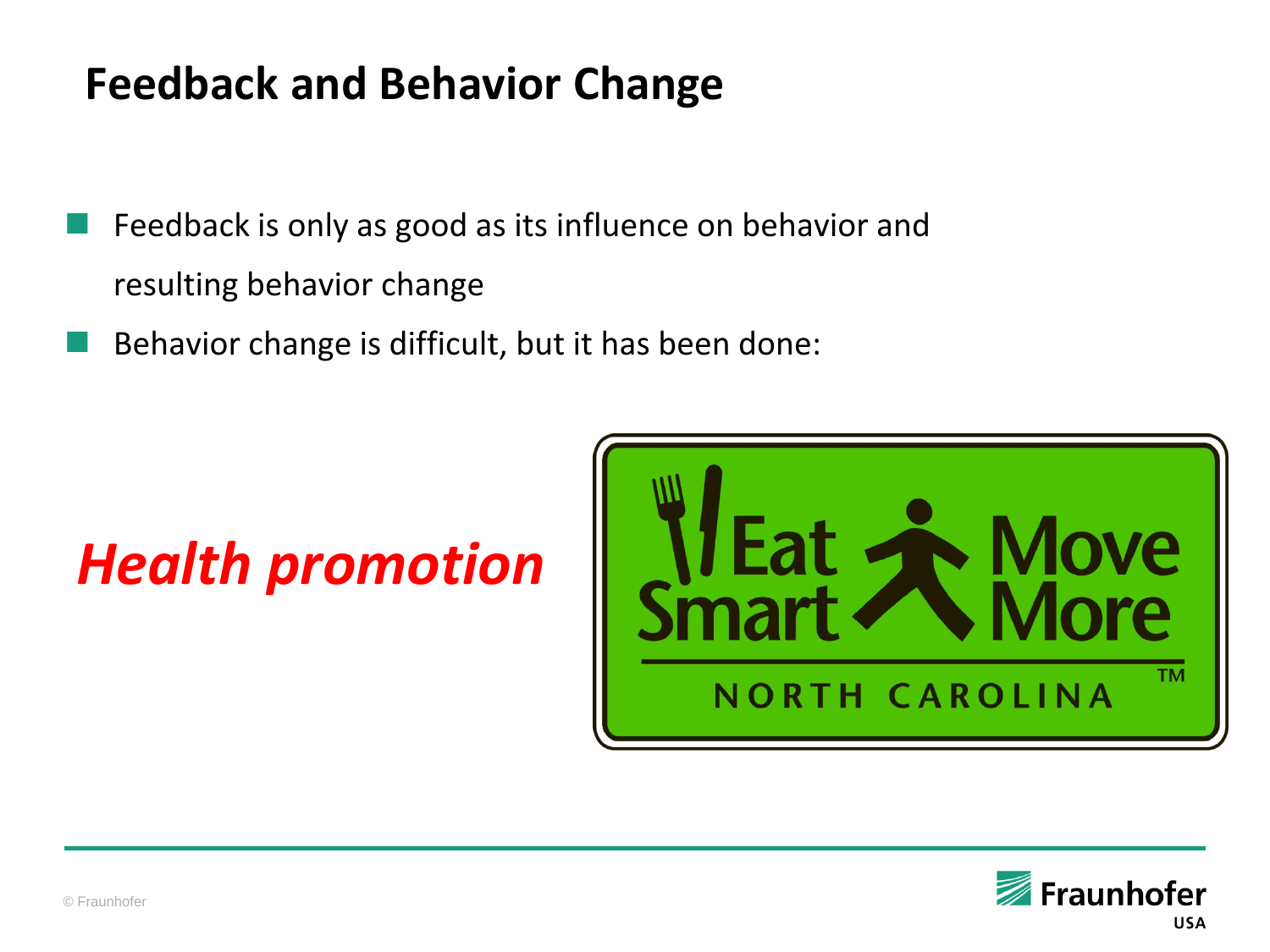#### **How Do People Change?**

People change voluntarily only when they

- Become *concerned* about the need for change
- Become *convinced* that the change is in their best interests or will benefit them more than cost them
- Organize a *plan of action* that they are *committed* to implementing
- *Take the actions* that are necessary to make the change and sustain the change

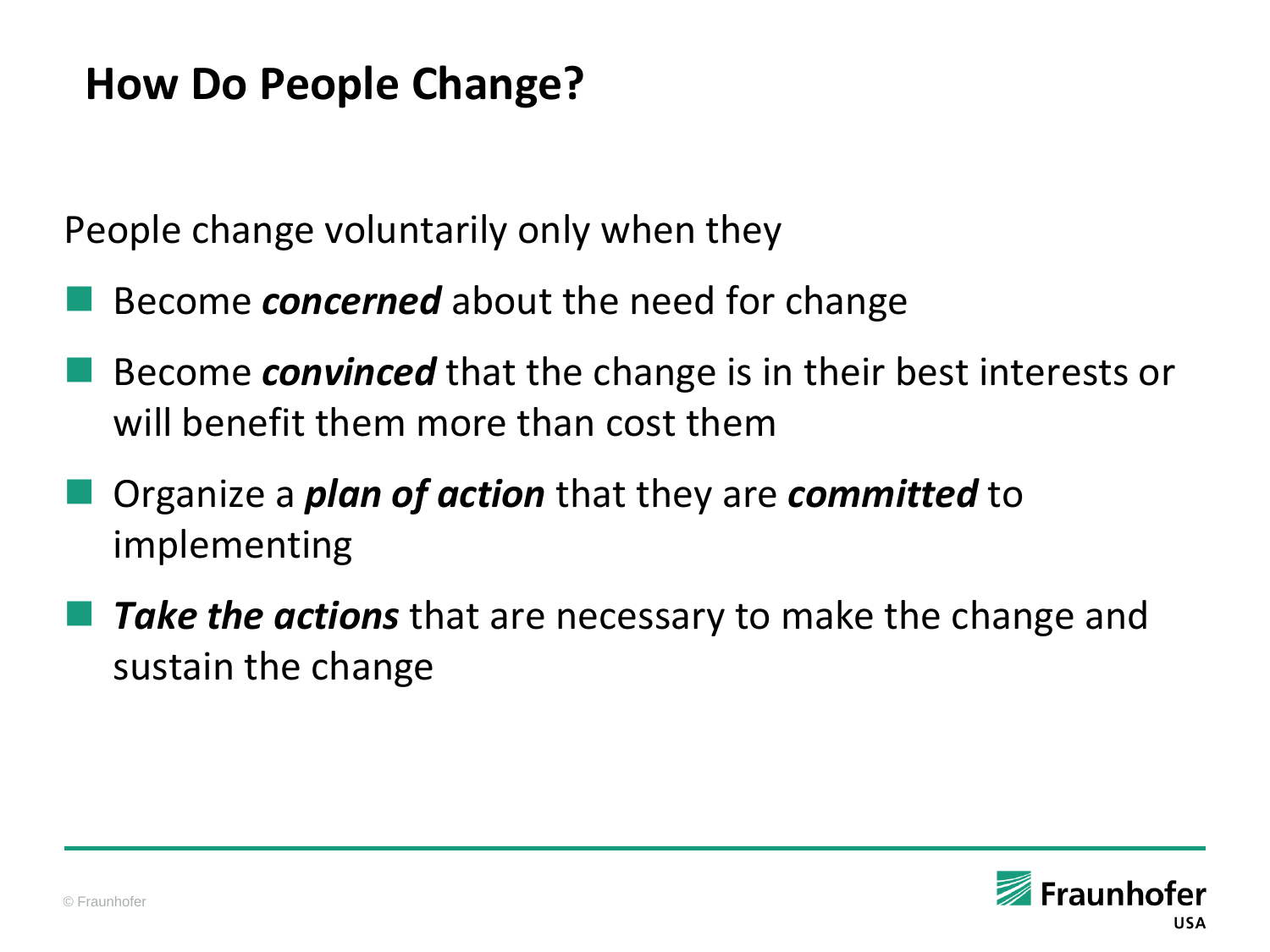## **Stages of Change**

A leading approach to health behavioral change applied to

#### **energy use behavior**

Developed from over 30 years of scientific research

Is currently in use in the fields of

 *Exercising Regularly, Medication Adherence, Smoking Cessation, Stress Management, Weight Management, Consumer Credit Debt Counseling, etc.*

People go through predictable stages in the process of changing behavior

We can help them move along this continuum to achieve Energy Efficiency

- Measure at which stage they are
- Design tailored behavioral tools to encourage progress at each stage

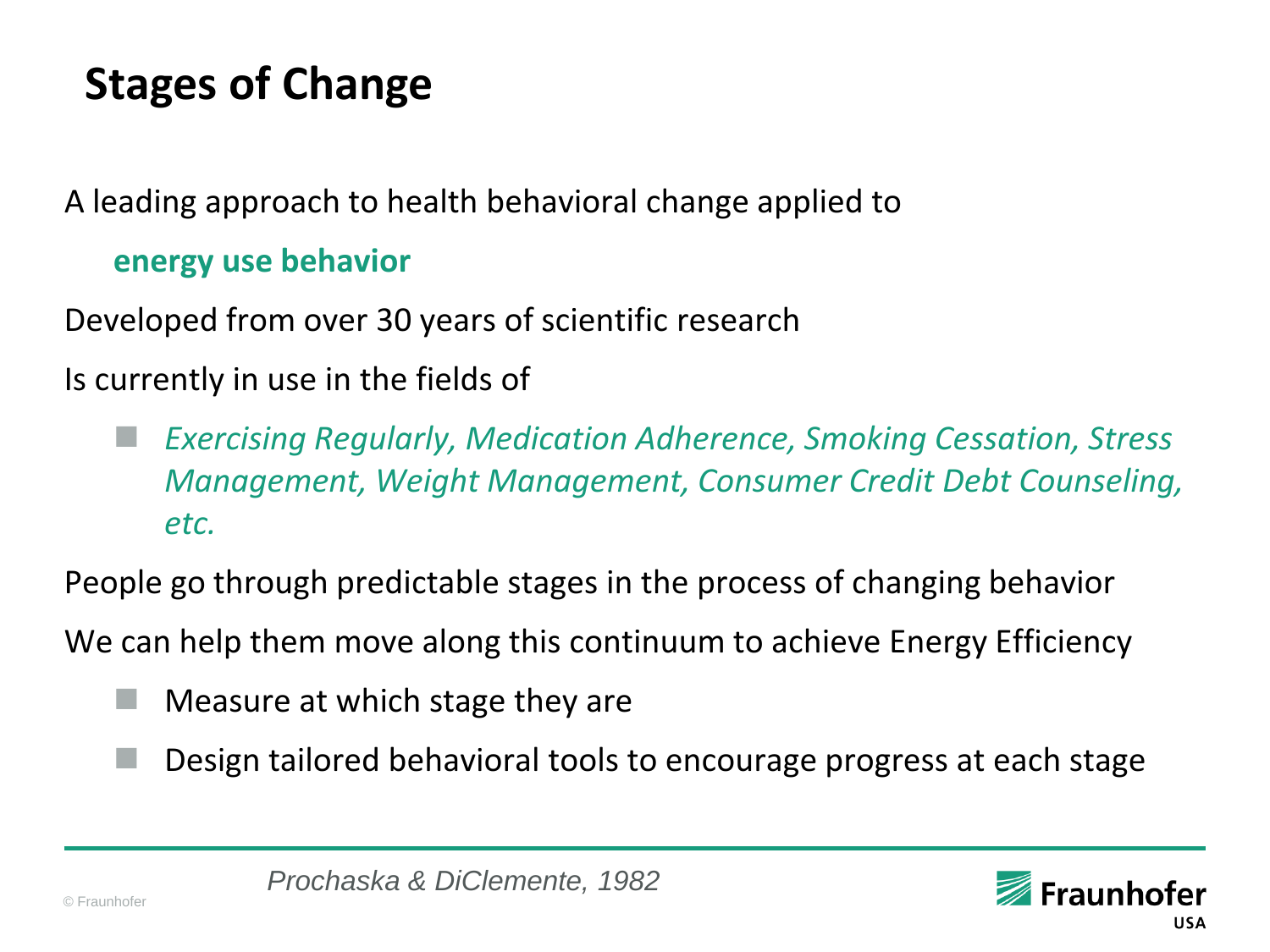

No intention to change, no awareness of problem.

Must raise awareness and goal intentions.

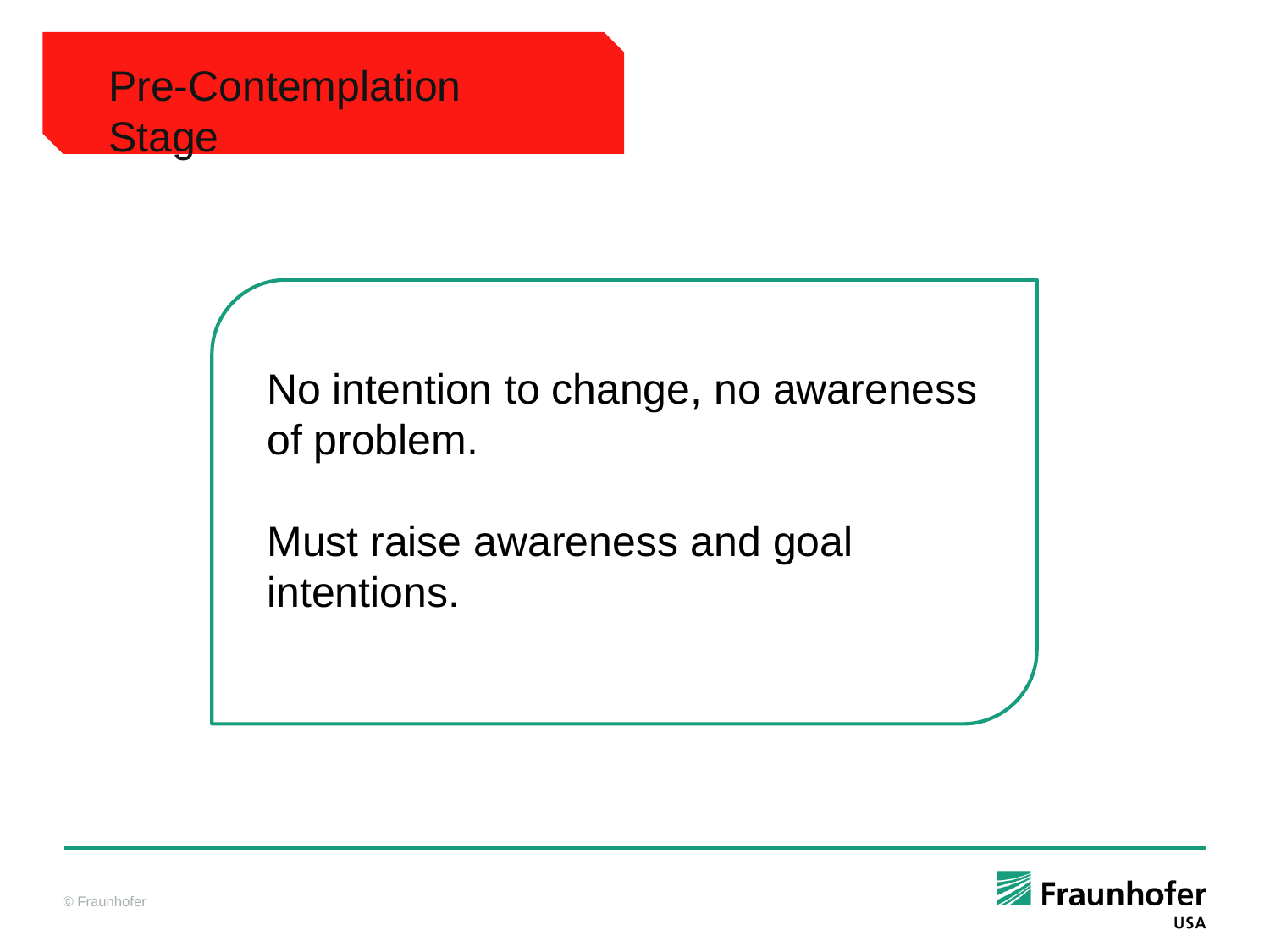#### Pre-Contemplation **Stage**

### **Interventions:**

#### *Personalize risks and begin a thought process*

*Provide vivid & personalized info inspiring fear or excitement*

*Feedback related to energy use, salient social norms*



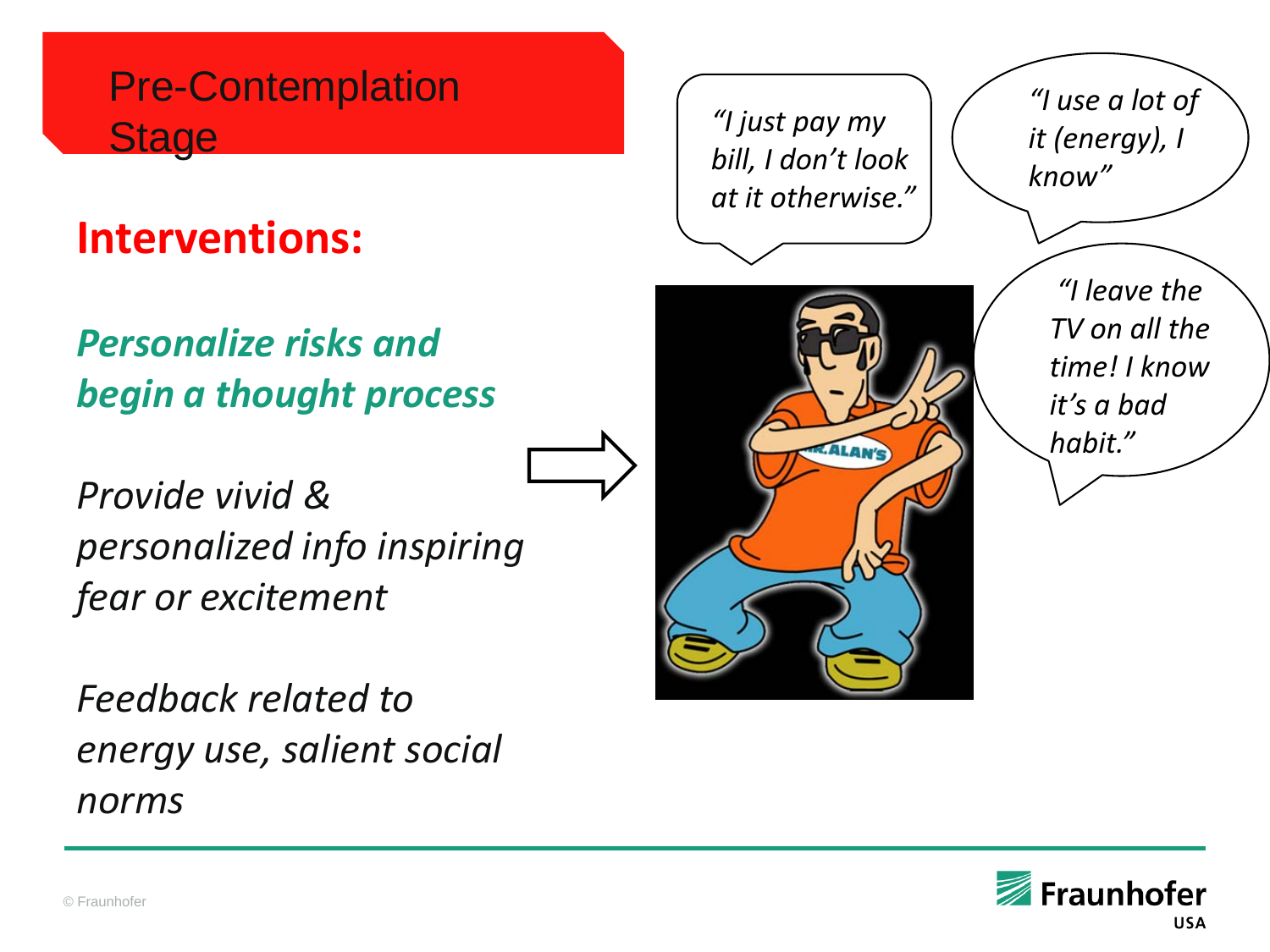#### Contemplation Stage

Aware of the problem, thinking of but not yet committed to action.

Provide information and create behavior intention.

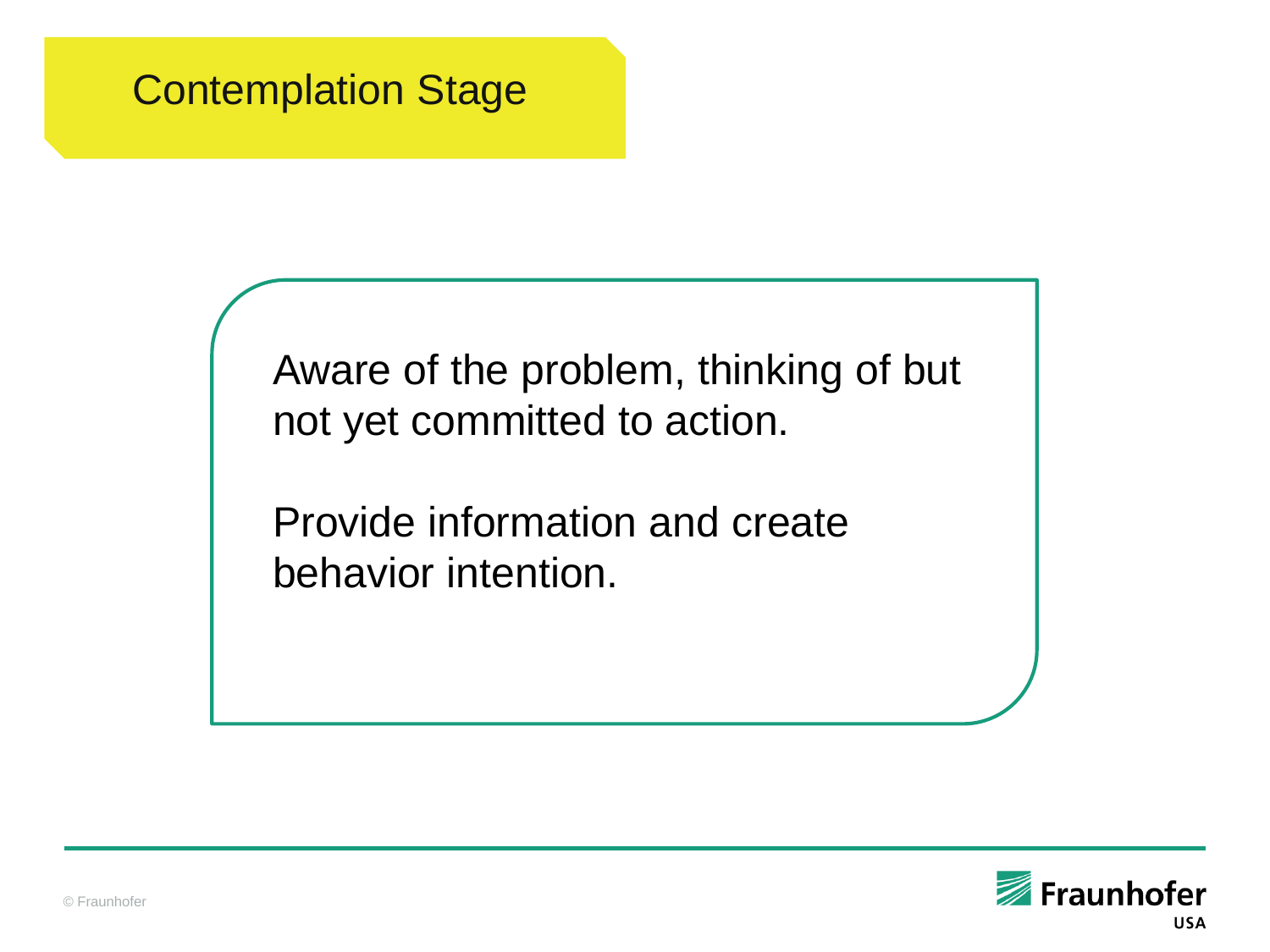#### Contemplation Stage

#### **Interventions:**

*Help overcome ambivalence*

*Provide info*

*Continue feedback*

*Add goal setting*

*Provide social support*



*"I am somewhat informed about energy issues, but I'd like to be more informed."*



*"I know the lights are left on."*

> *"The system you've described sounds attractive and I'd love to learn more."*

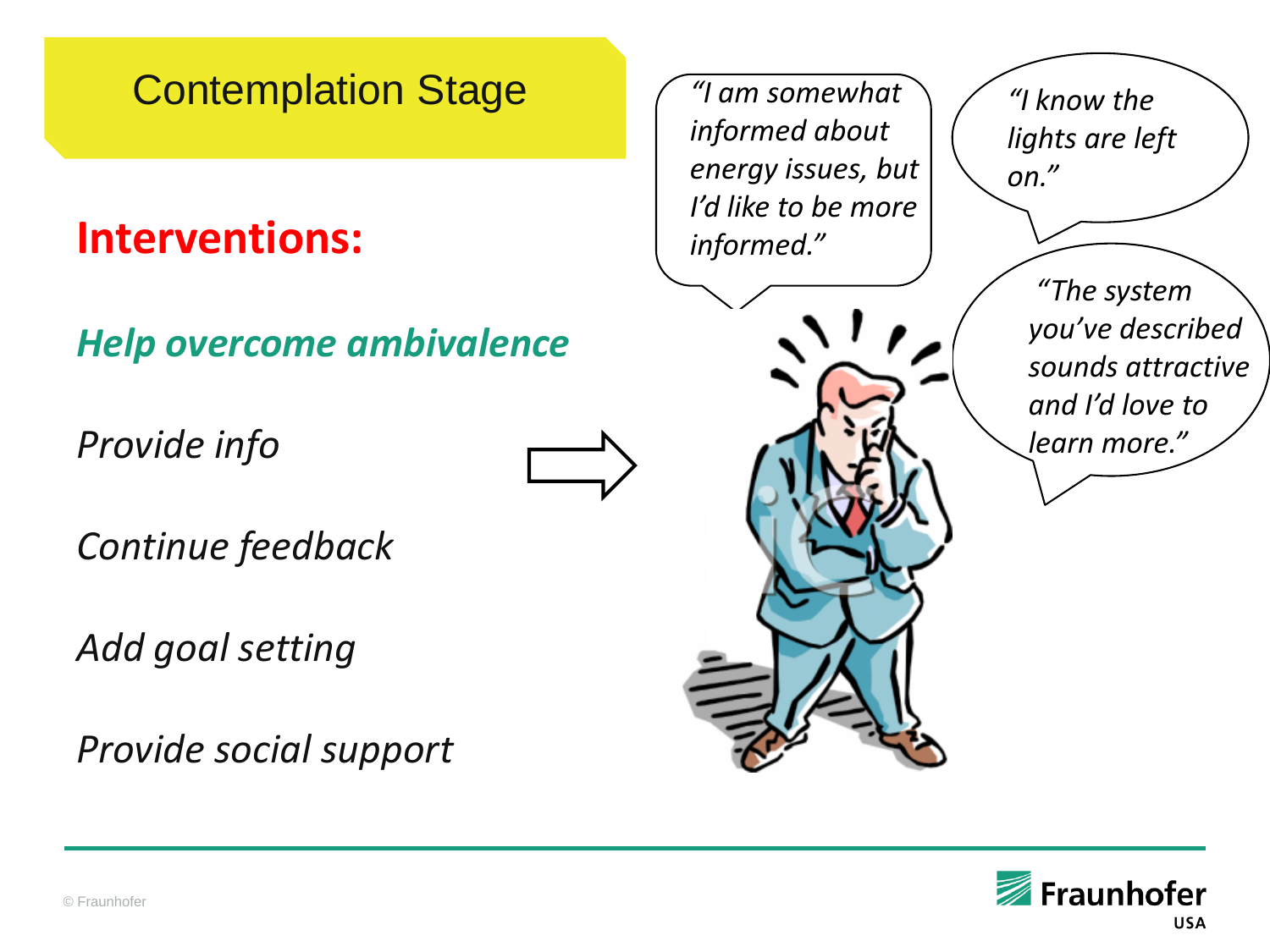#### Preparation Stage

Action intention. Getting ready to make change.

Reduce barriers to action.

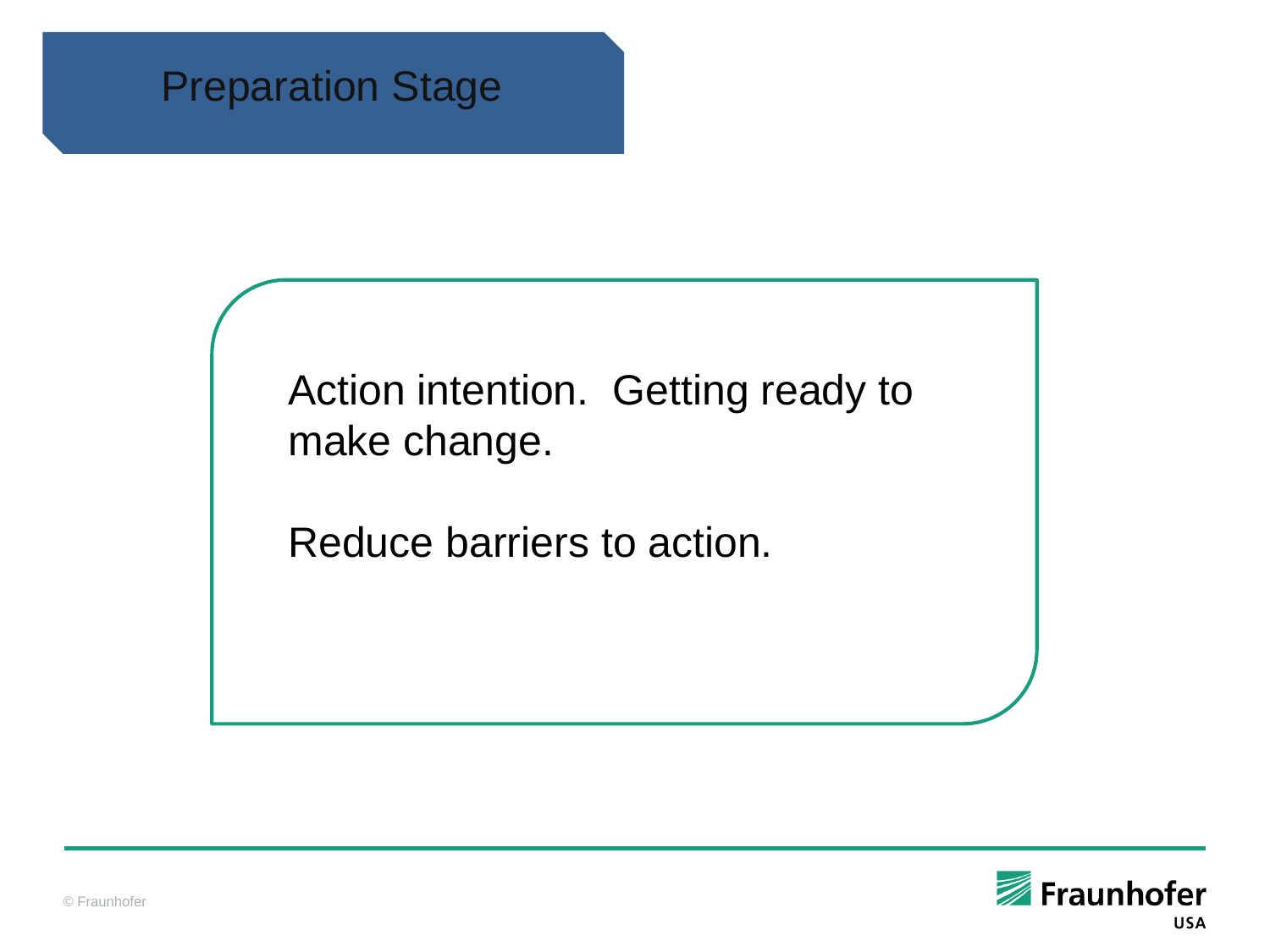#### Preparation Stage

#### **Interventions:**

#### *Create commitment and reduce barriers to action*

*Making a plan*

*Incentives*



*Technology to make new behavior easier*

*"I haven't approached my energy company yet, but I am preparing to switch from oil to gas, or at least learn more about it."*



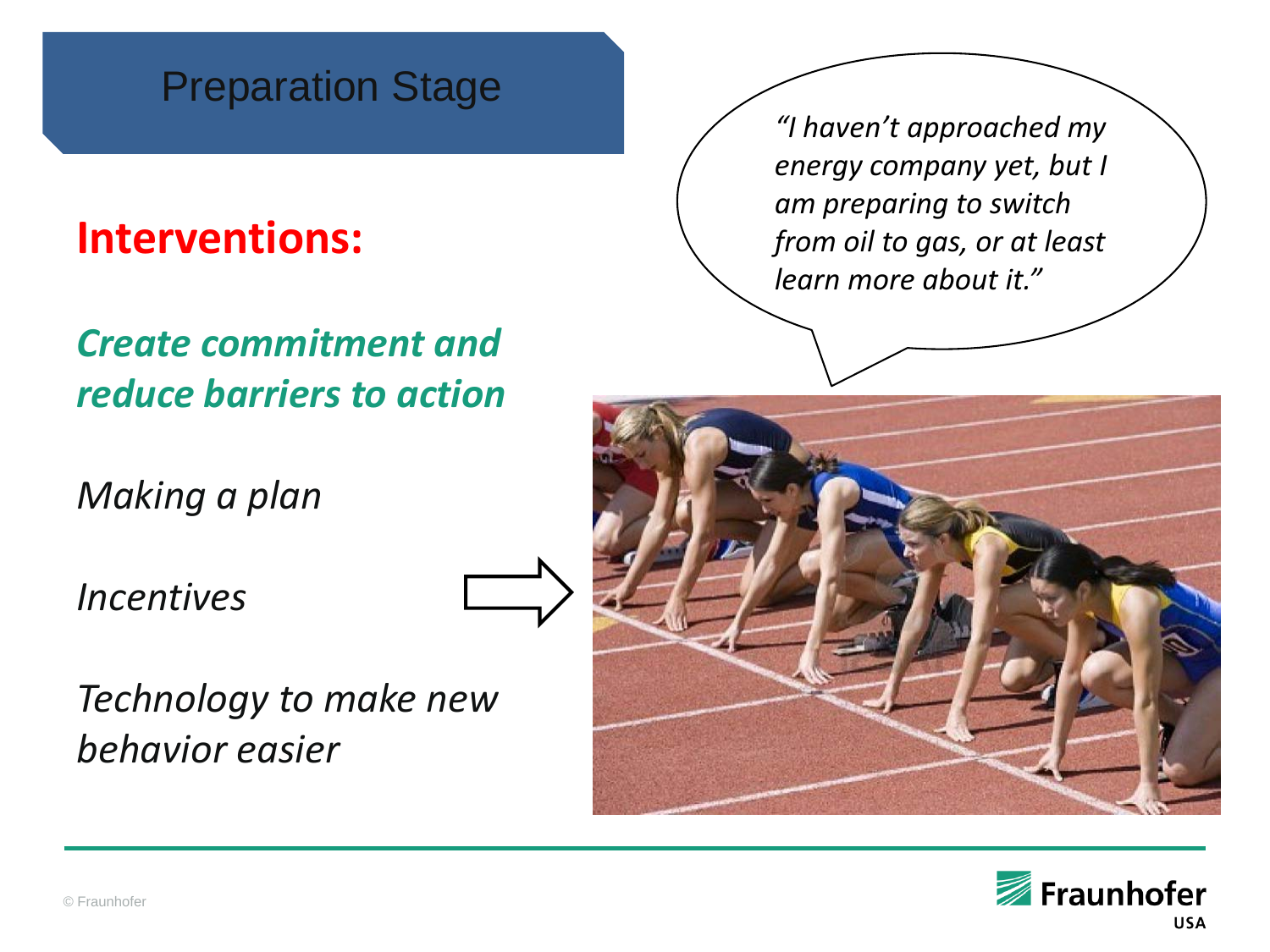

New habit formation, Large scale changes (lifestyle, routines)

Support new behavior

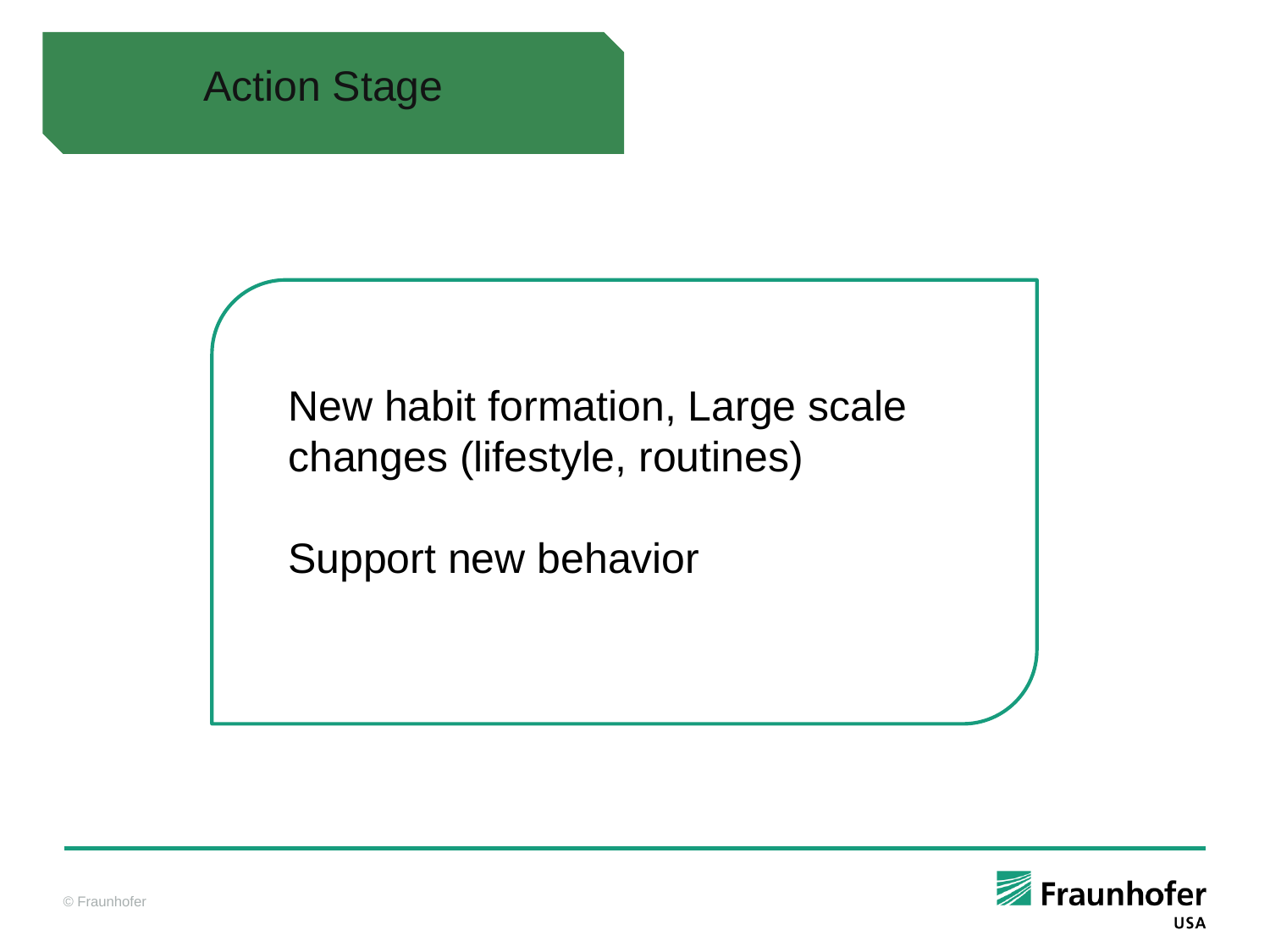#### Action Stage

#### **Interventions:**

#### *Help overcome behavior barriers*

*Concrete tips on what to do and how*



*Incentives*

*Technology to make new behavior easier*

*"We changed all of our bulbs, have looked into getting a smart meter, and just put plastic on the windows the other night!"*



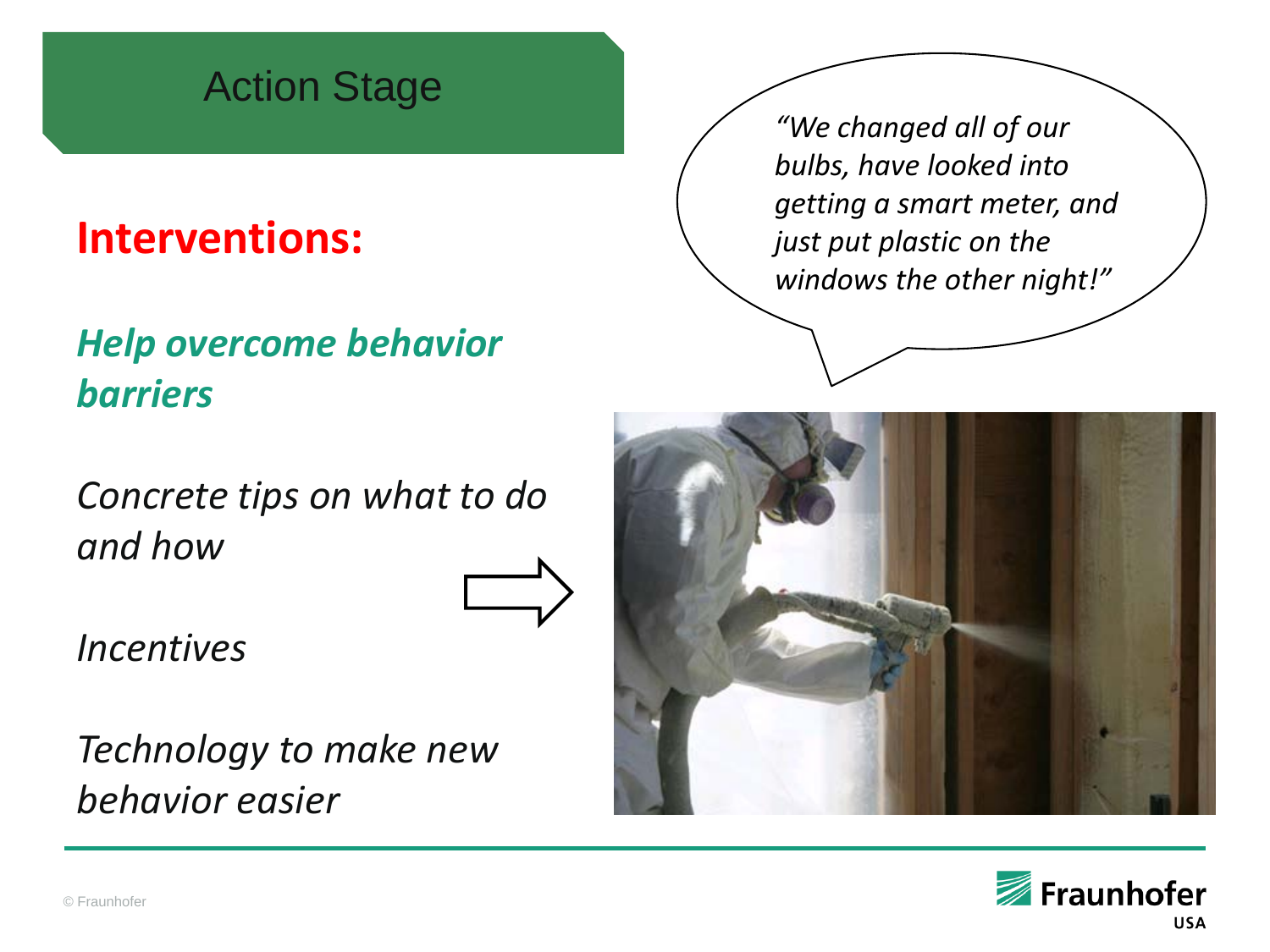### **Stages of behavior change: practical implications**

- Learn at which stage your customers are
- Depending on the stage, think about
	- Interventions that should work , e.g., social norms for precontemplators
	- interventions that may not work, e.g., providing incentives to pre-contemplators
- Maximize the use of features of your feedback platform to fit the needs of all stages and tailor them, if possible

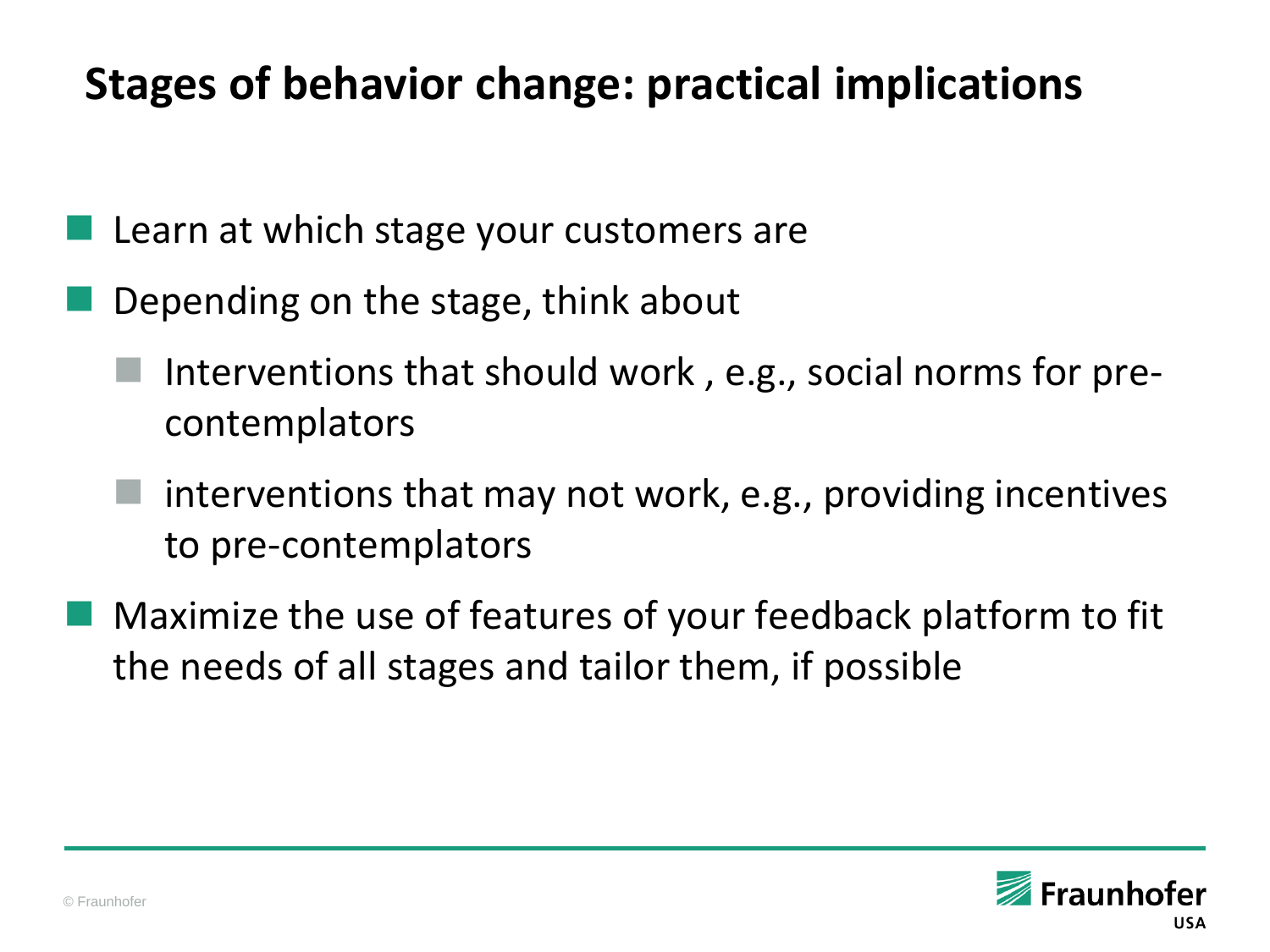#### **How to make feedback more actionable?**

Users will spend only about 1 minute per day monitoring their energy use!

- *Goal: Let's try to maximize this as much as we can*
	- *Look at different media*
	- *Look at different designs*
	- *Which is most actionable?*



Source: Froehlich (2010)

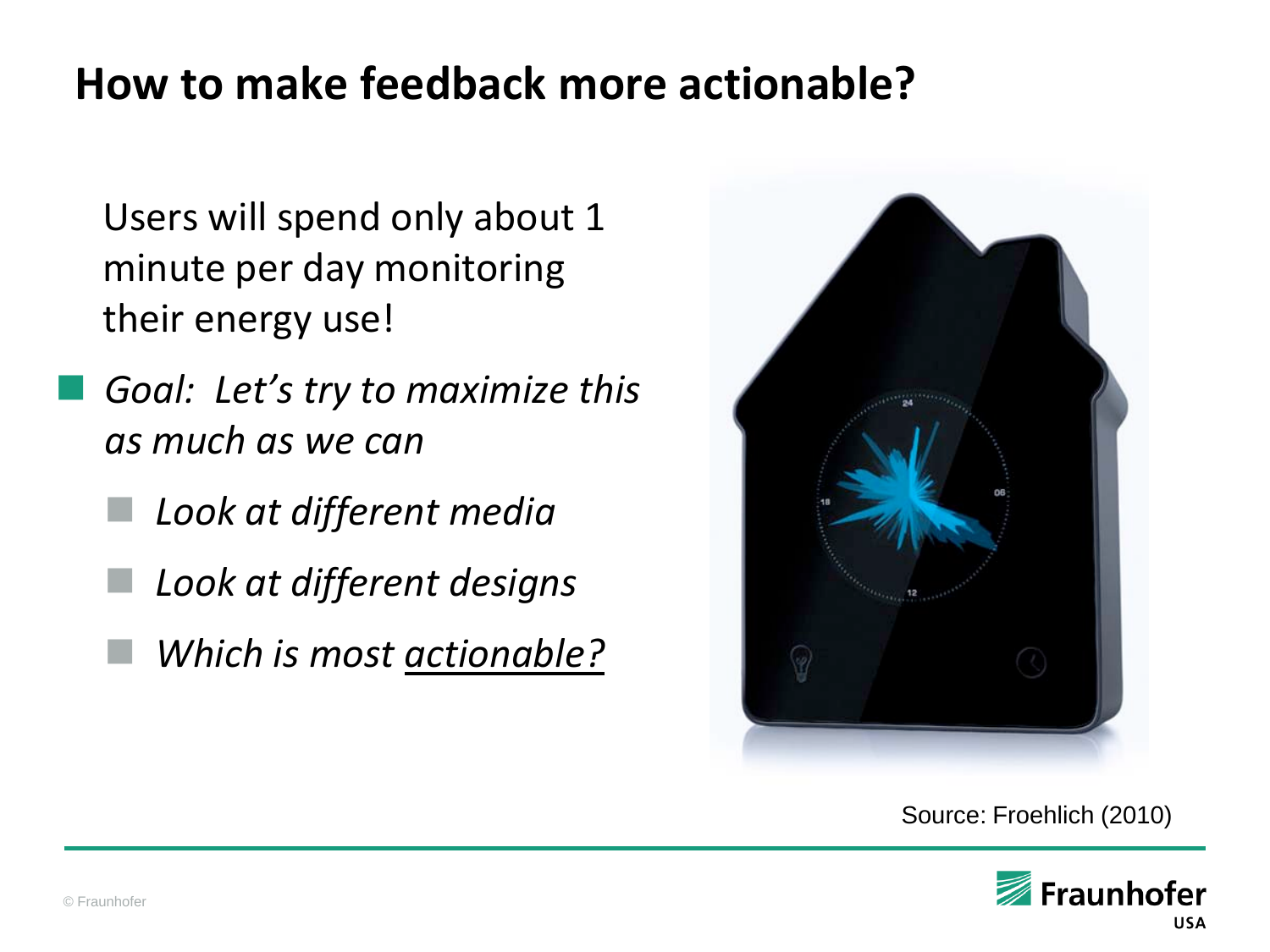

# **dashboards**

**apps**

#### **HEDs** Web Smartphone Study Topics

- **Preferred features** of HEM
- **Hypothetical** usage scenarios including time of day and preferred medium
- **Influence of** brand, and willingness to pay

Source: LaMarche et al. (2011)













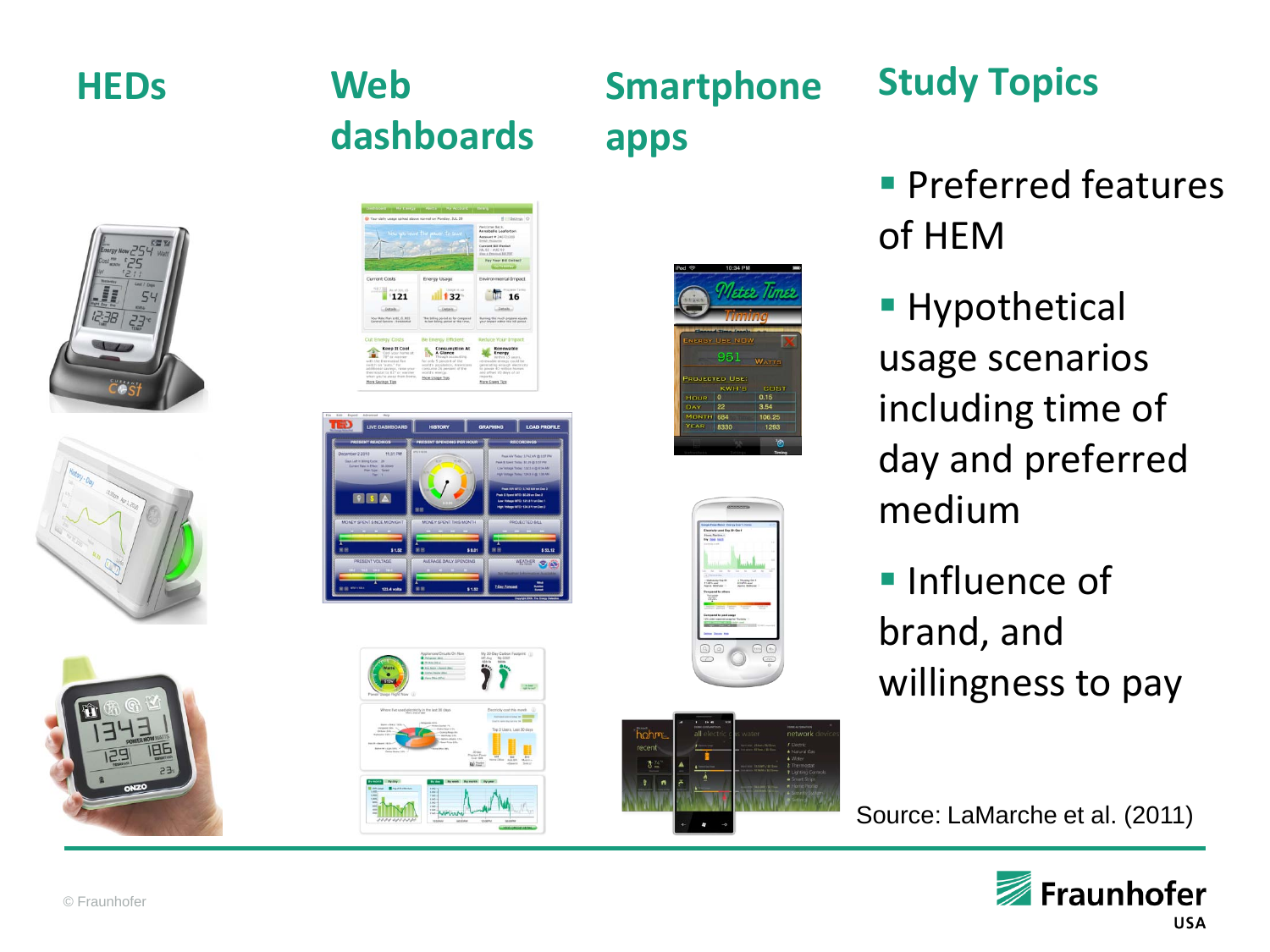Which feature of home energy management would you be most interested in? (check one)

If you knew it would reduce your energy consumption and bills, approximately how much would you be willing to pay for home energy management?



- Real-time electricity consumption monitoring
- Cost and bill information or prediction
- Carbon footprint
- **Energy-reducing tips and education**

| Less than \$100   | 50% |
|-------------------|-----|
| \$100-\$300       | 33% |
| \$300-\$500       | 15% |
| <b>Over \$500</b> | 2%  |

Source: LaMarche et al. (2011)

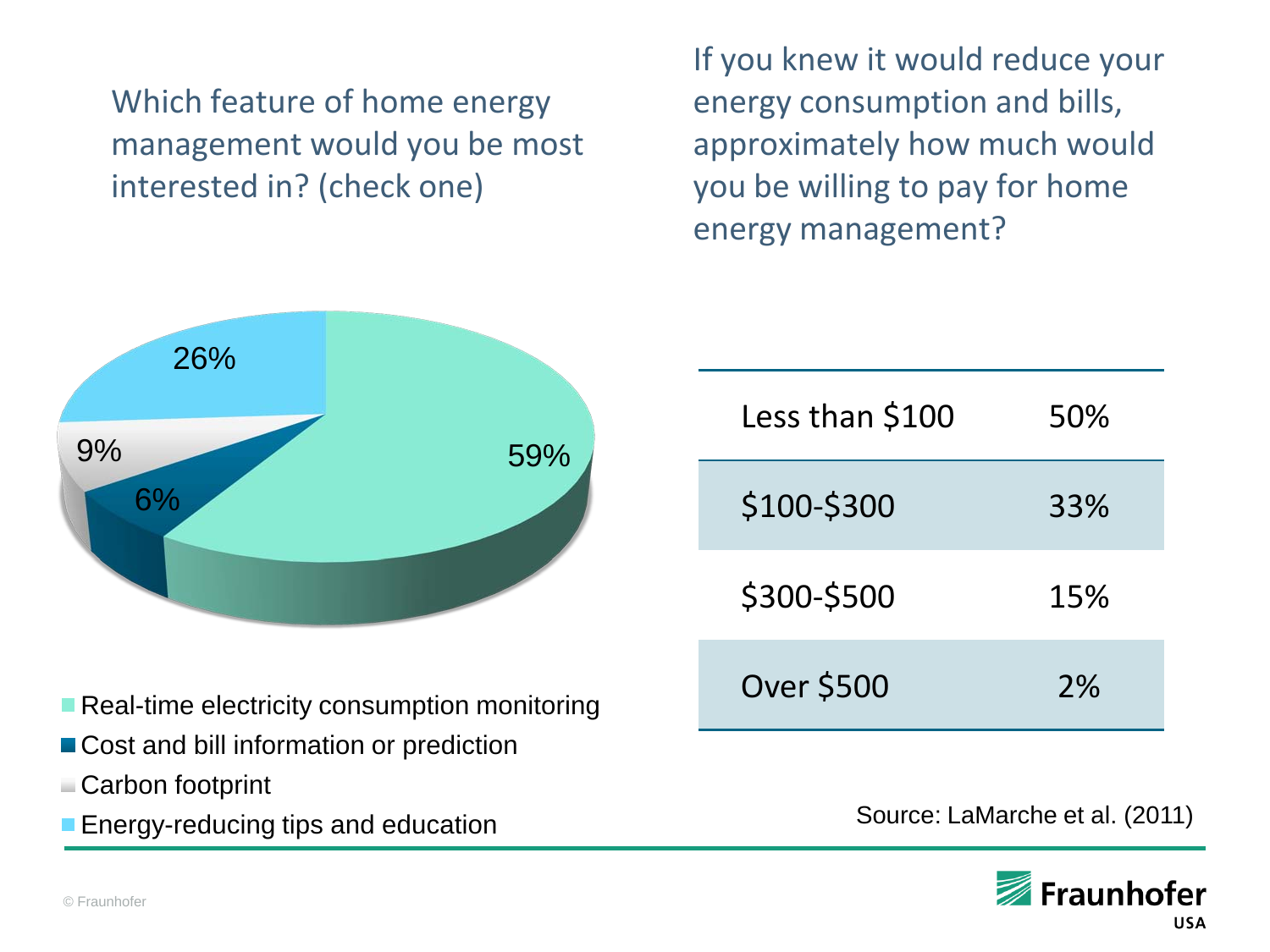#### What time of day would you be most likely to check your home energy use?

What other things would you want your home energy management system to have, if any?

(Check all that apply)

|     | Social networking          | $0\%$             |
|-----|----------------------------|-------------------|
| 9%  | Energy facts/news          | 11%               |
| 4%  | Games                      | $1\%$             |
| 4%  | <b>Automation features</b> | 40%               |
| 65% | Weather                    | 21%<br>23%        |
| 17% | <b>Goal setting</b>        | 4%                |
|     |                            | None, just energy |

Source: LaMarche et al. (2011)

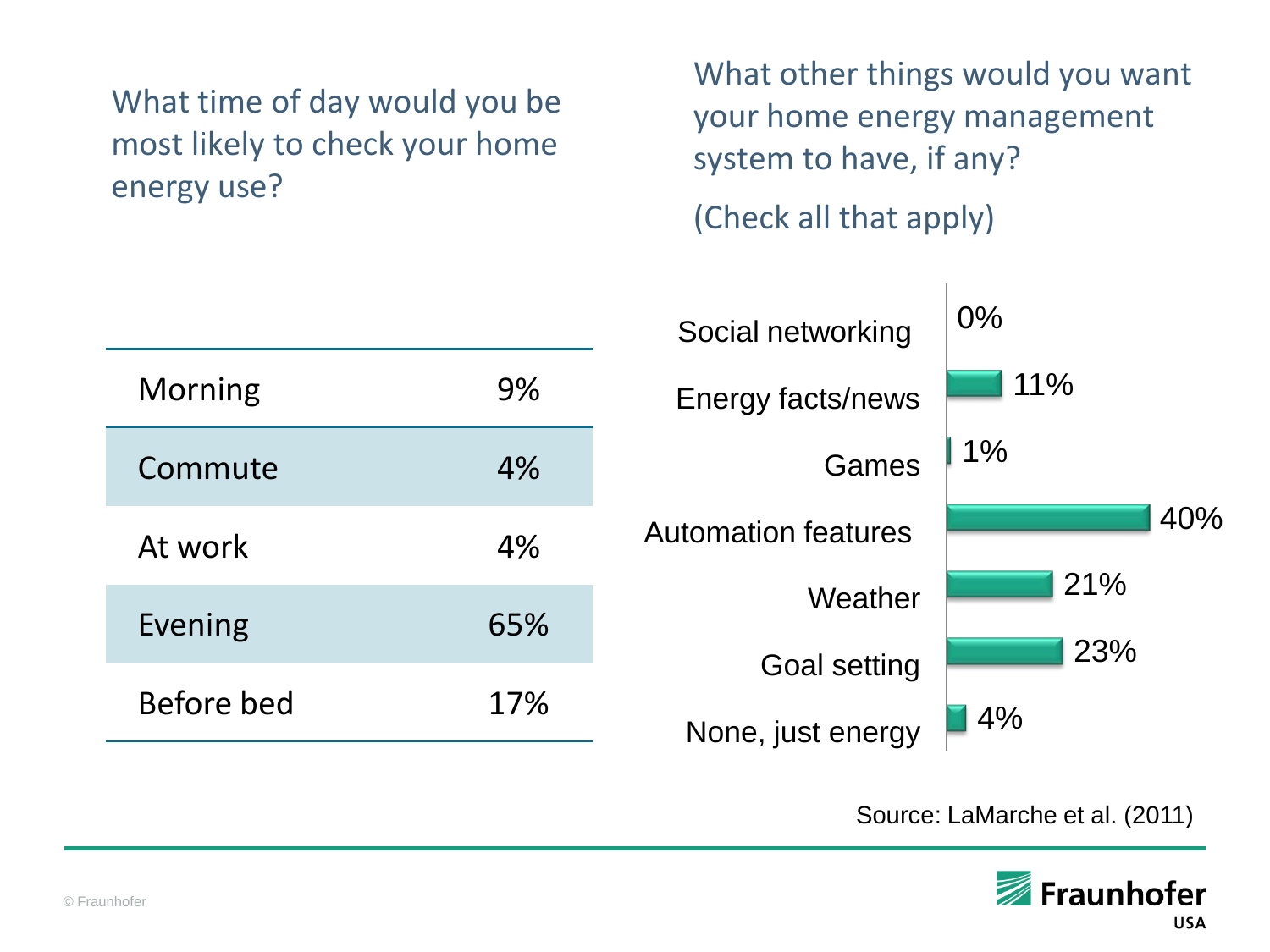#### Which medium of home energy management do you think you'd most prefer?

Please indicate your level of agreement with the following statements. "I care about…"



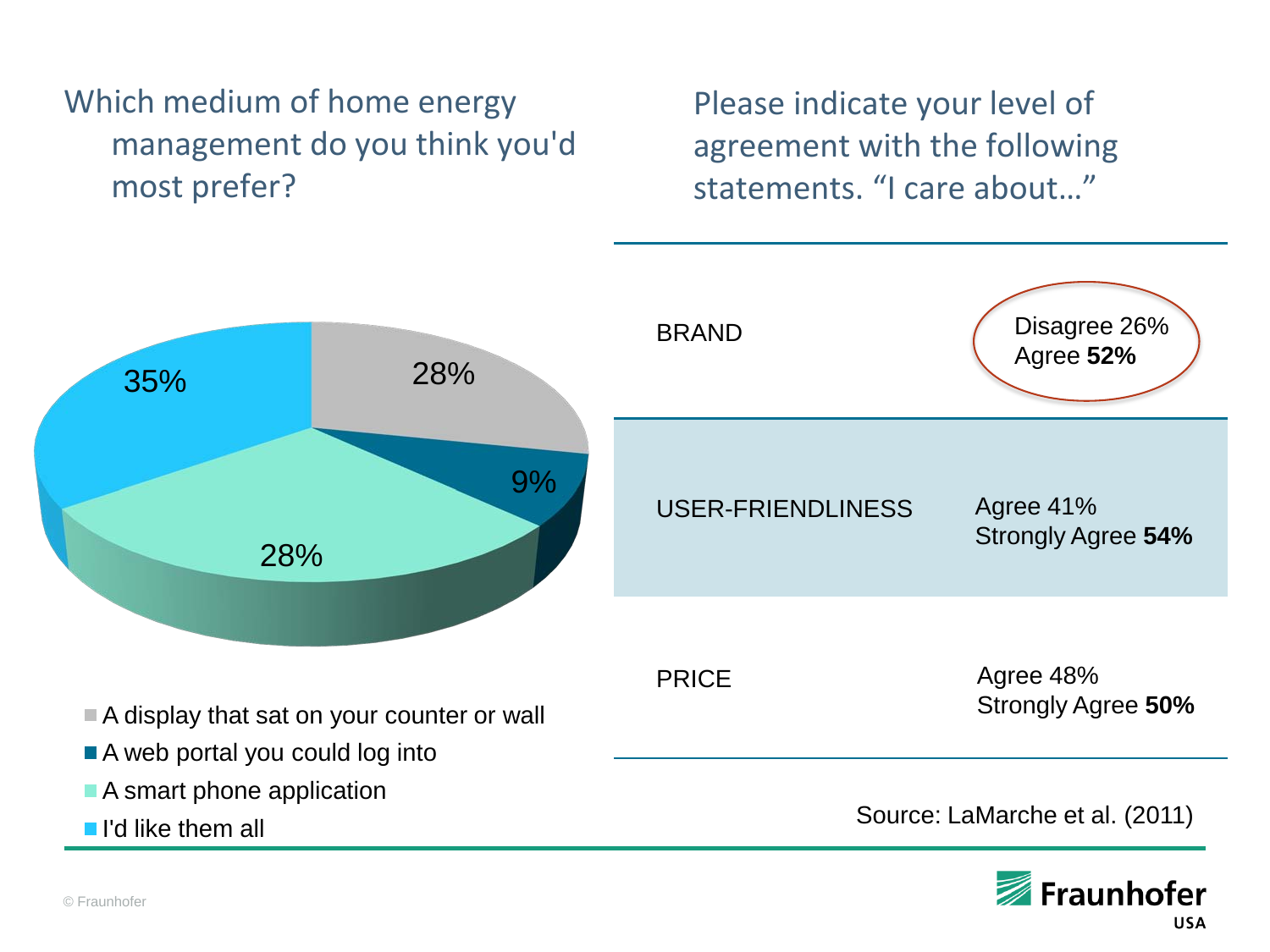## **Summary: How to make feedback more actionable?**

- Keep real-time monitor approach but push the visual interface
	- Enhance with tips and education, not cost and prediction
- Keep costs low but flexibility high
- Tailor goals and provide automation whenever possible
	- But don't get too kitschy with device actions, weather will do.
- Web portal looks + mobility is the way of the future